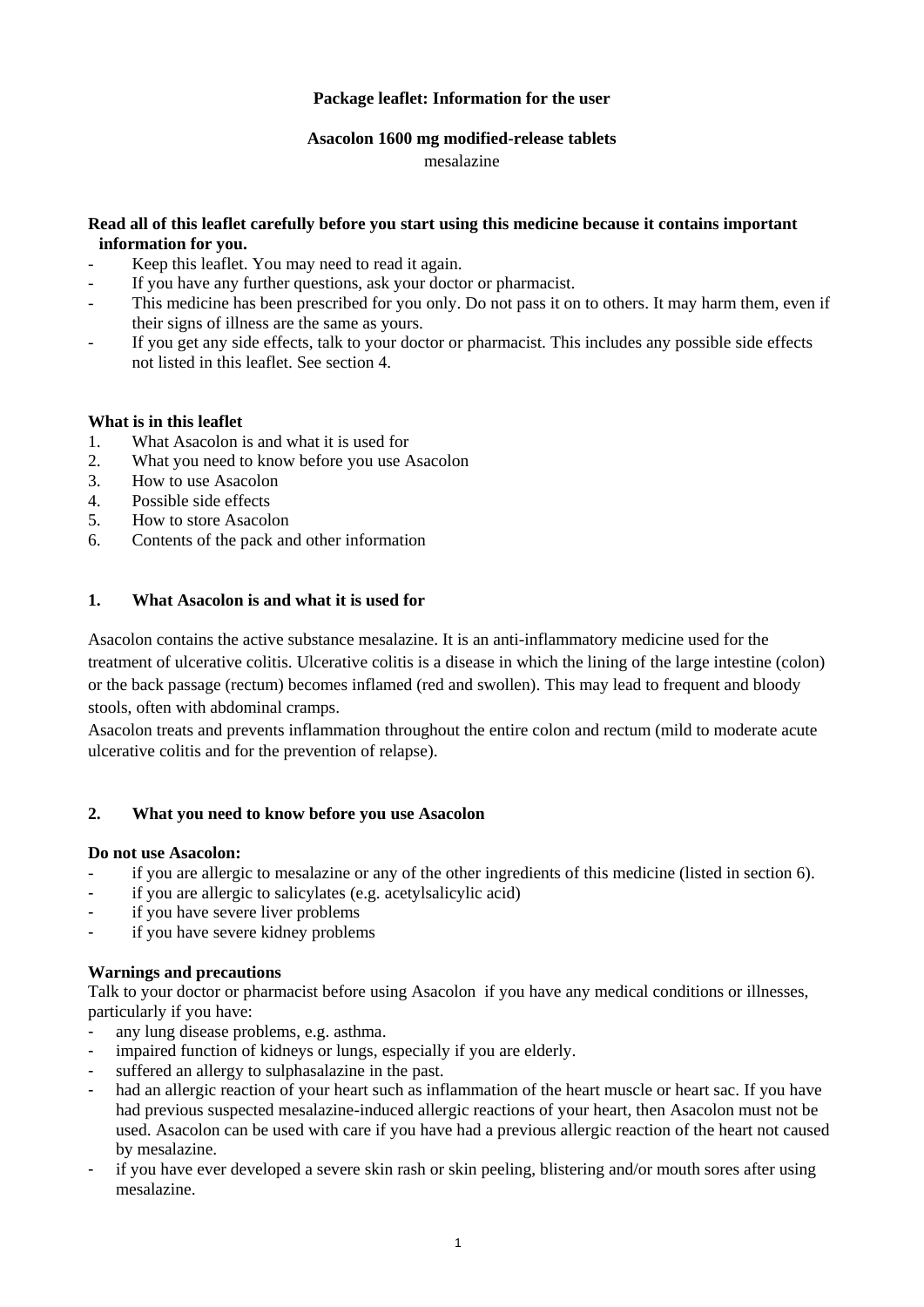Serious skin reactions including Stevens-Johnson syndrome, toxic epidermal necrolysis have been reported in association with mesalazine treatment. Stop using mesalazine and seek medical attention immediately if you notice any of the symptoms related to these serious skin reactions described in section 4.

If you have a stomach ulcer, you should use Asacolon with care.

Kidney stones may develop with use of mesalazine. Symptoms may include pain in sides of abdomen and blood in urine. Take care to drink sufficient amount of liquid during treatment with mesalazine.

### **Test for your liver, kidney and blood**

Before and while you are taking Asacolon, your doctor may want to check that your liver, kidneys, blood and lungs are working properly.

#### **Children and adolescents**

Do not give this medicine to children or adolescents under the age of 18 years of age, because Asacolon has not been tested in this age group.

#### **Other medicines and Asacolon**

Tell your doctor or pharmacist if you are taking, have recently taken or might take any other medicines such as:

- Medicines that prevent the formation of blood clots (anticoagulants, e.g. warfarin). The effect of these medicines could be increased or decreased, the effect this may have on you is unclear.

- Medicines affecting the immune system (e.g. azathioprine, 6-mercaptopurine or thioguanine). Used together with Asacolon, these medicines may lead to life-threatening infections (see Section 4). - Non-steroidal anti-inflammatory drugs (for example: medicines containing acetylsalicylic acid, ibuprofen or diclofenac)

## **Asacolon with food and drink**

Please refer to section 3.

# **Pregnancy and breast-feeding**

If you are pregnant or breast-feeding, think you may be pregnant or are planning to have a baby, ask your doctor or pharmacist for advice before taking this medicine. Since mesalazine is excreted in breast milk in small quantities, due care should be taken if using Asacolon whilst breast-feeding. If the infant develops diarrhoea, breast-feeding should be discontinued.

#### **Driving and using machines**

Asacolon has no or negligible influence on the ability to drive and use machines. However, if you are affected in any way you should not drive or operate machinery.

# **3. How to use Asacolon**

Always use Asacolon exactly as your doctor has told you. Check with your doctor or pharmacist if you are not sure.

The tablets must be swallowed whole preferably with a glass of water. Do not chew, crush or break the tablets before swallowing. This is important for these tablets with modified release, if the tablets are not swallowed whole, they may not work as intended.

Asacolon can be taken with or without food.

Your doctor will decide which dose you should take.

*The recommended dose is: Adults*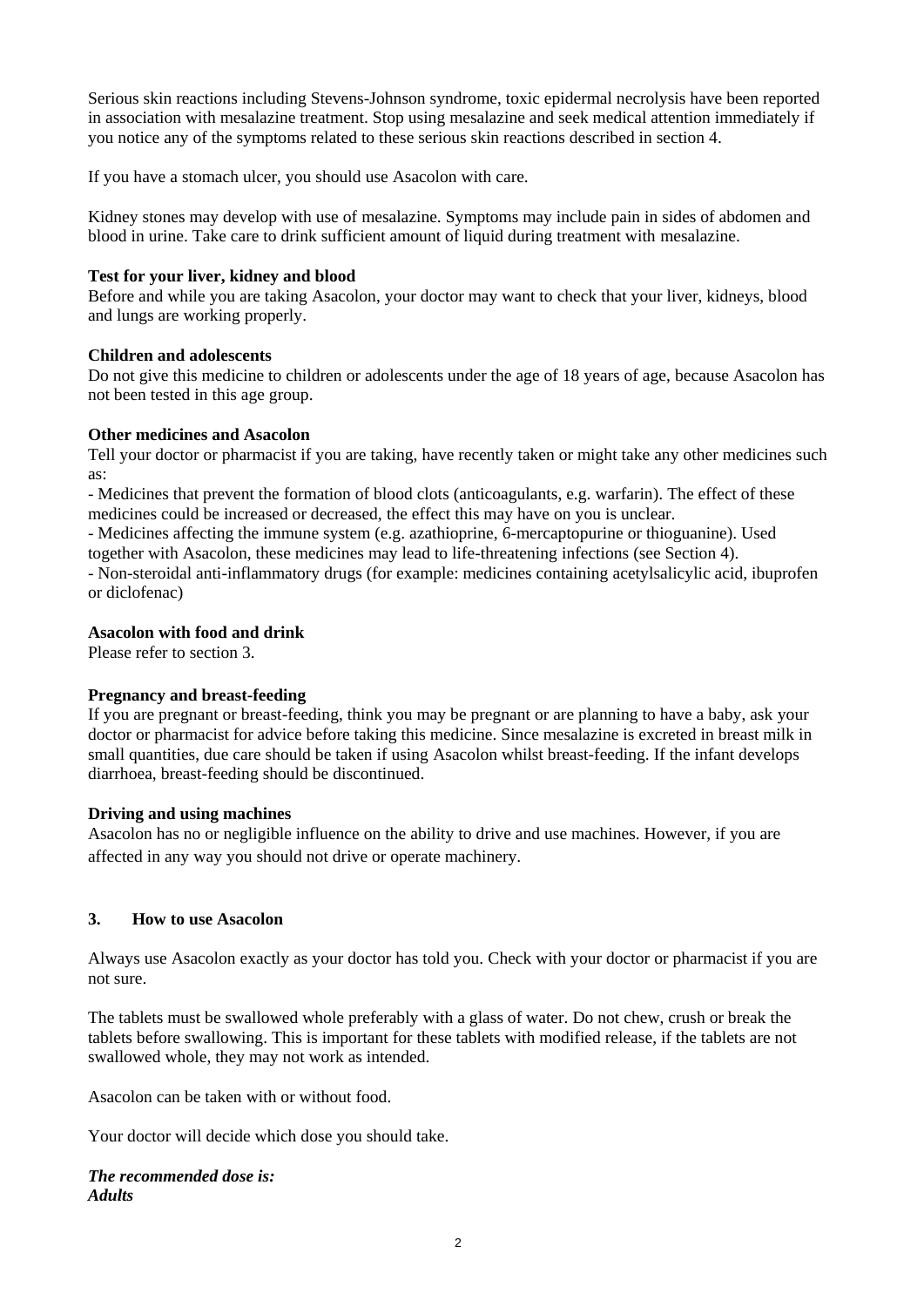*Active phase of disease:* When the disease is getting worse, the dose can be increased up to 4800 mg (three tablets) daily taken once daily *or* as one tablet 2 to 3 times a day. *Maintenance treatment:* 1600 mg taken daily.

## **If you take more Asacolon than you should**

If you take more Asacolon than you should, or if children have been taking medicine by accident, please contact your doctor, the nearest hospital or pharmacy to get an opinion of the risk and advice on action to be taken. Take the box with you, if possible

### **If you forget to take Asacolon**

If you forget to take a dose at the right time, just take the next dose as normal. Do not take a double dose to make up for a forgotten dose.

## **If you stop using Asacolon**

Use Asacolon for as long as your doctor prescribed it to you. Talk to your doctor before changing or stopping the treatment.

If you have any further questions on the use of this medicine, ask your doctor or pharmacist.

## **4. Possible side effects**

Like all medicines, this medicine can cause side effects, although not everybody gets them.

## **Stop using Octasa and seek medical attention immediately if you notice any of the following symptoms:**

- reddish non-elevated, target-like or circular patches on the trunk, often with central blisters, skin peeling, ulcers of mouth, throat, nose, genitals and eyes. These serious skin rashes can be preceded by fever and flu-like symptoms
- develop one or more of these symptoms: unexplained bruising (without injury), bleeding under your skin, purple spots or patches under your skin, anaemia (feeling tired, weak and looking pale, especially on lips and nails), fever (high temperature), acute stomach pain, sore throat or unusual bleeding (e.g. nose bleeds).

Asacolon can in very rare cases affect the white blood cells so, in those cases, your immune system could get worse. If you get an infection with symptoms such as fever with serious worsening of your general condition, or fever with local symptoms of infection such as sore throat/pharynx/mouth or urinary problems you should immediately see your doctor. Blood tests can then be taken to check for lack of white blood cells (agranulocytosis). It is important that you inform your doctor about all of your medications.

# *Other side effects:*

#### **Common:** *may affect up to 1 in 10 people*

- rash
- indigestion

#### **Uncommon:** *may affect up to 1 in 100 people*

- high number of white blood cells called eosinophil granulocytes
- sensation of tingling, pricking and numbness
- itching skin, hives
- chest pain

# **Rare:** *may affect up to 1 in 1,000 people*

headache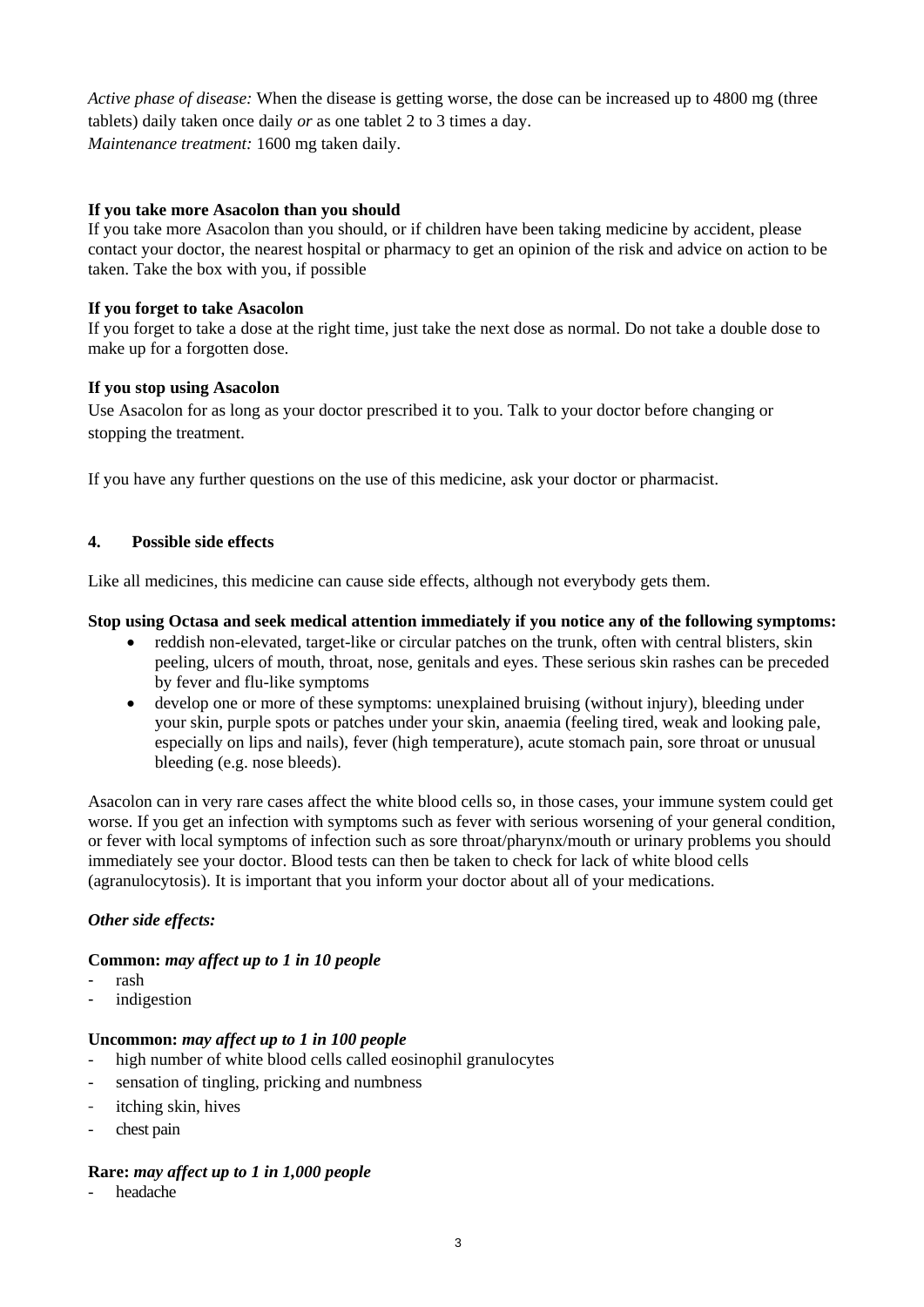- dizziness
- inflammation of the heart with signs like chest pains or palpitations
- diarrhoea, stomach pain, wind (flatulence), feeling of unease and discomfort in the stomach with an urge to vomit and vomiting
- increased sensitivity of your skin to sun and ultraviolet light (photosensitivity)

### **Very rare:** *may affect up to 1 in 10,000 people*

- severe reduction in blood cells which can cause weakness, bruising or make infections more likely, low blood cell counts; reduction in blood platelets which increases the risk of bleeding
- allergic reactions such as rash
- fever that occurs while taking the medicine and which disappears when the medicine is stopped (drug fever)
- immune system disease that can involve organs and joints
- ulcerative colitis involving the entire large intestine
- abnormal or damaged nerves giving a sensation of numbness or tingling
- lung disease (scarring of lung tissue, allergic reaction) resulting in difficulty in breathing or wheezing and collection of fluid in the lungs, pneumonia
- inflamed pancreas (associated with pain in upper abdomen and back and feeling sick)
- abnormal liver function tests, hepatitis (inflammation of the liver giving rise to flu-like symptoms and jaundice)
- hair loss
- muscle or joint pain
- kidney problems (such as inflammation and scarring of the kidney), kidney failure, which may be reversible if treatment is stopped early
- reversible decrease in sperm production

## **Not known:** *frequency cannot be estimated from the available data*

- disorder of the immune system (lupus-like syndrome) which can cause inflammation of the heart sac or membranes around the lungs and heart, rash and/or joint pain
- kidney stones and associated kidney pain (see also section 2)
- weight loss

-

- laboratory test results out of normal range

# **Reporting of side effects**

If you get any side effects, talk to your doctor, pharmacist or nurse. This includes any possible side effects not listed in this leaflet. You can also report side effects directly via

HPRA Pharmacovigilance Earlsfort Terrace IRL - Dublin 2 Tel: +353 1 6764971 Fax: +353 1 6762517 Website: [www.hpra.ie](http://www.hpra.ie/) e-mail: [medsafety@hpra.ie](mailto:medsafety@hpra.ie)

By reporting side effects you can help provide more information on the safety of this medicine.

#### **5. How to store Asacolon**

Keep this medicine out of the sight and reach of children.

Do not take this medicine after the expiry date which is stated on the carton and the blister strips.The expiry date refers to the last day of that month.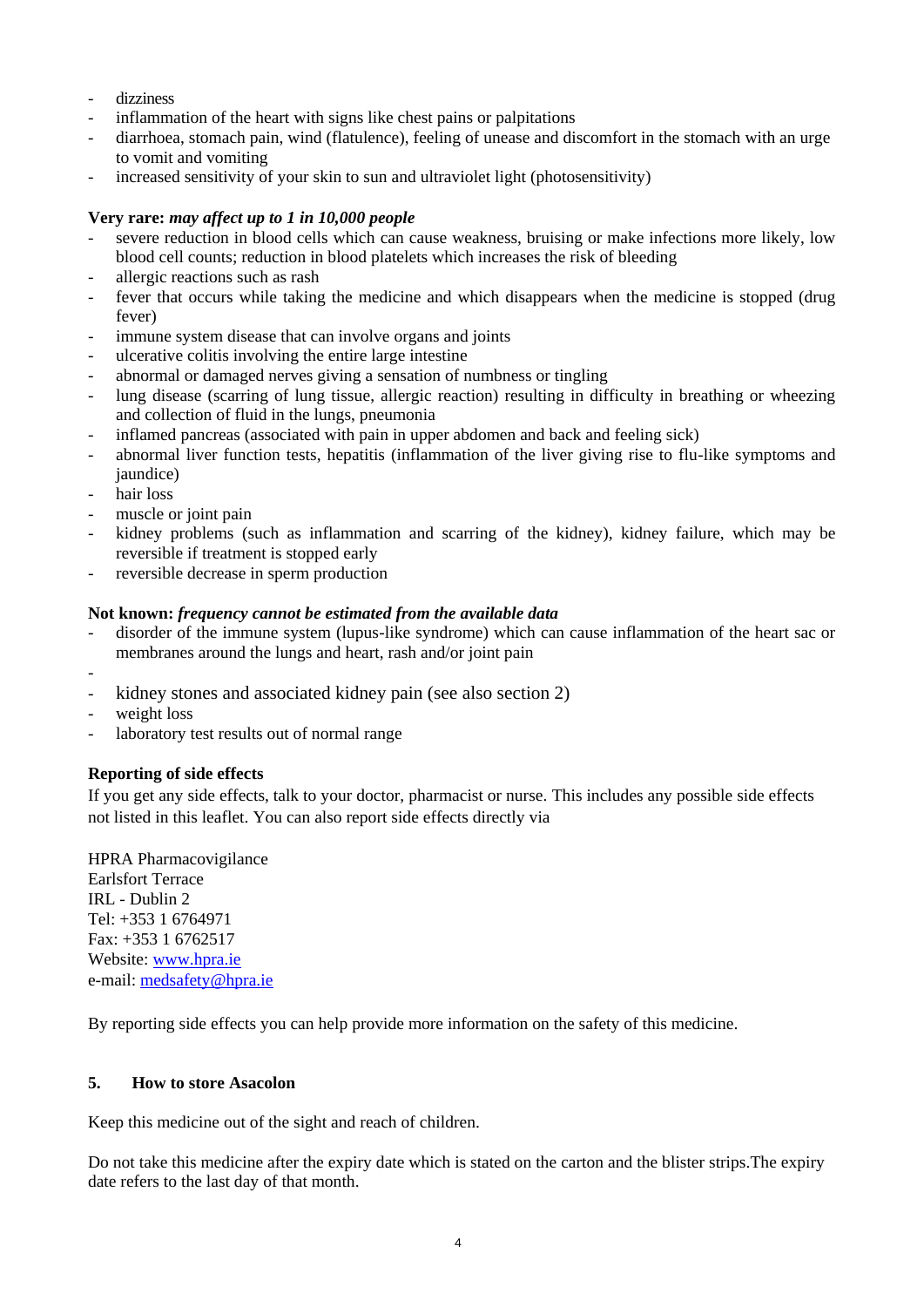This medicine does not require any special storage conditions.

No special requirements for disposal.

# **6. Contents of the pack and other information**

### **What Asacolon contains:**

- The active substance is mesalazine. One tablet contains 1600 mg mesalazine.
- The other ingredients are:
	- magnesium stearateE 470B
	- methacrylic acid-methyl methacrylate copolymer (1:2)
	- triethylcitrate
	- iron oxide yellow  $(E 172)$
	- iron oxide red (E 172)
	- macrogol
	- microcrystalline cellulose
	- glycerol monostearate 40-55
	- hypromellose
	- maize starch
	- polysorbate 80
	- potassium dihydrogen phosphate
	- colloidal anhydrous silica
	- sodium starch glycolate (type A).

## **What Asacolon looks like and contents of the pack**

Asacolon 1600 mg modified-release tablets are reddish brown in colour. The tablets are oblong shaped and approximately 2.3 cm in length, 1.1 cm in width and 0.9 cm in thickness.

Tablets are available in packs in blister strips. The blister strips are packed in a carton containing either 30 tablets, 60 tablets or 90 tablets.

Not all pack sizes may be marketed.

#### **Marketing Authorisation Holder and Manufacturer**

The marketing authorisation holder is: Tillotts Pharma GmbH Warmbacher Str. 80 79618 Rheinfelden Germany

The manufacturer is: Haupt Pharma Wülfing GmbH Bethelner Landstrasse 18 D – 31028 Gronau Germany

This medicinal product is authorised in the Member States of the EEA under the following names:

| Austria        | Yaldigo 1600 mg Tablette mit veränderterWirkstofffreisetzung |
|----------------|--------------------------------------------------------------|
| Belgium        | Mesalazine Tillotts 1600 mg comprimés à libération modifiée  |
| Czech Republic | Asacol                                                       |
| Denmark        | Asacol                                                       |
| Estonia        | Yaldigo                                                      |
| Finland        | Asacol 1600 mg säädellysti vapauttavat tablettit             |